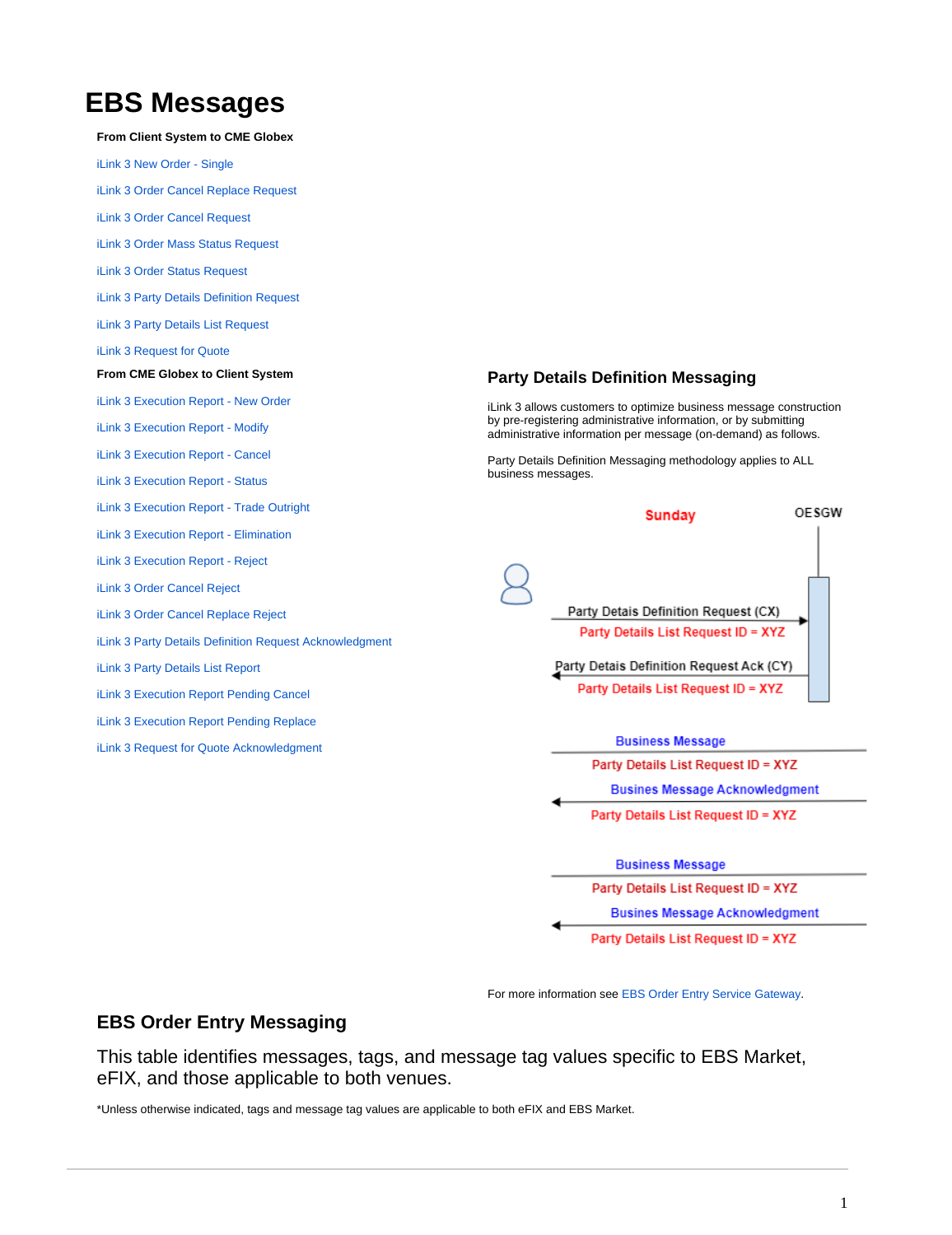|                                                                                                                       | From Client System to CME Globex        |                                                                                                                                                                                                                                                                                                                                                                                                                                                                                                                                                               |                        |  |  |  |
|-----------------------------------------------------------------------------------------------------------------------|-----------------------------------------|---------------------------------------------------------------------------------------------------------------------------------------------------------------------------------------------------------------------------------------------------------------------------------------------------------------------------------------------------------------------------------------------------------------------------------------------------------------------------------------------------------------------------------------------------------------|------------------------|--|--|--|
| <b>Message Type</b>                                                                                                   | Tag                                     | <b>Description</b>                                                                                                                                                                                                                                                                                                                                                                                                                                                                                                                                            | <b>Market</b><br>Type* |  |  |  |
| iLink 3 New Order - Single                                                                                            |                                         |                                                                                                                                                                                                                                                                                                                                                                                                                                                                                                                                                               |                        |  |  |  |
|                                                                                                                       | 59-TimeInForce                          | • 3 (FAK) - EBSM only<br>• 4 (FOK) - EBSM only<br>• 99 (GFS) - EBSM and eFIX                                                                                                                                                                                                                                                                                                                                                                                                                                                                                  |                        |  |  |  |
|                                                                                                                       | 1138-DisplayQty                         | The quantity to be displayed. Required for display quantity orders.<br>Note: on orders, this value specifies the qty to be displayed; on Execution Reports this value<br>indicates the currently displayed quantity.                                                                                                                                                                                                                                                                                                                                          | <b>EBSM</b>            |  |  |  |
|                                                                                                                       | 845-Discretion<br>Price                 | The presence of DiscretionPrice on an order indicates that the trader wishes to display one price<br>but will accept trades at another price                                                                                                                                                                                                                                                                                                                                                                                                                  | <b>EBSM</b>            |  |  |  |
| iLink 3 Order Cancel Replace Request                                                                                  |                                         |                                                                                                                                                                                                                                                                                                                                                                                                                                                                                                                                                               |                        |  |  |  |
|                                                                                                                       | 37-OrderID                              | Optional for EBS<br>• If Order Cancel Replace Request or Order Cancel Request contains both CIOrdID and<br>OrderID, Order ID will be used to lookup the original order.<br>• If ClOrdID in Order Cancel/Replace is changed from what was in original order, then OrderID<br>must be provided as well otherwise Order Cancel/Replace will be rejected.<br>• Execution Report Cancel and Execution Report Modify will return both ClOrdID and OrderID<br>values.<br>• Order Cancel Replace Reject and Order Cancel Reject will return both ClOrdID and OrderID. |                        |  |  |  |
|                                                                                                                       | 845-Discretion<br>Price                 | The presence of DiscretionPrice on an order indicates that the trader wishes to display one price<br>but will accept trades at another price.                                                                                                                                                                                                                                                                                                                                                                                                                 | <b>EBSM</b>            |  |  |  |
| iLink 3 Order Cancel Request                                                                                          |                                         |                                                                                                                                                                                                                                                                                                                                                                                                                                                                                                                                                               |                        |  |  |  |
|                                                                                                                       | 37-OrderID                              | Optional for EBS                                                                                                                                                                                                                                                                                                                                                                                                                                                                                                                                              |                        |  |  |  |
| iLink 3 Order Mass Status Request                                                                                     |                                         |                                                                                                                                                                                                                                                                                                                                                                                                                                                                                                                                                               |                        |  |  |  |
|                                                                                                                       |                                         |                                                                                                                                                                                                                                                                                                                                                                                                                                                                                                                                                               |                        |  |  |  |
|                                                                                                                       | 59-TimeInForce                          | TimeInForce=99 (GFS)                                                                                                                                                                                                                                                                                                                                                                                                                                                                                                                                          | <b>EBSM</b>            |  |  |  |
|                                                                                                                       |                                         |                                                                                                                                                                                                                                                                                                                                                                                                                                                                                                                                                               |                        |  |  |  |
|                                                                                                                       |                                         |                                                                                                                                                                                                                                                                                                                                                                                                                                                                                                                                                               |                        |  |  |  |
| iLink 3 Order Status Request<br><b>iLink 3 Party Details Definition Request</b><br>iLink 3 Party Details List Request |                                         |                                                                                                                                                                                                                                                                                                                                                                                                                                                                                                                                                               |                        |  |  |  |
|                                                                                                                       |                                         |                                                                                                                                                                                                                                                                                                                                                                                                                                                                                                                                                               | <b>EBSM</b>            |  |  |  |
| From CME Globex to Client System                                                                                      |                                         |                                                                                                                                                                                                                                                                                                                                                                                                                                                                                                                                                               |                        |  |  |  |
| <b>Message Type</b>                                                                                                   | Tag                                     | <b>Description</b>                                                                                                                                                                                                                                                                                                                                                                                                                                                                                                                                            | <b>Market</b><br>Type  |  |  |  |
| iLink 3 Request for Quote<br><b>iLink 3 Business Reject</b>                                                           |                                         |                                                                                                                                                                                                                                                                                                                                                                                                                                                                                                                                                               |                        |  |  |  |
|                                                                                                                       | 380-<br><b>BusinessRejectRea</b><br>son | Non Zero Limit Price Not Allowed for eFIX Instruments                                                                                                                                                                                                                                                                                                                                                                                                                                                                                                         | eFIX                   |  |  |  |
| iLink 3 Execution Report - New Order                                                                                  |                                         |                                                                                                                                                                                                                                                                                                                                                                                                                                                                                                                                                               |                        |  |  |  |
|                                                                                                                       | 59-TimeInForce                          | • 3 (FAK) - EBSM only<br>• 4 (FOK) - EBSM only<br>• 99 (GFS) - EBSM and eFIX                                                                                                                                                                                                                                                                                                                                                                                                                                                                                  |                        |  |  |  |
|                                                                                                                       | 1138-DisplayQty                         | The quantity to be displayed. Required for display quantity orders.<br>Note: on orders, this value specifies the qty to be displayed; on Execution Reports this value<br>indicates the currently displayed quantity.                                                                                                                                                                                                                                                                                                                                          | <b>EBSM</b>            |  |  |  |
|                                                                                                                       | 845-Discretion<br>Price                 | The presence of DiscretionPrice on an order indicates that the trader wishes to display one price<br>but will accept trades at another price                                                                                                                                                                                                                                                                                                                                                                                                                  | <b>EBSM</b>            |  |  |  |
| iLink 3 Execution Report - Modify                                                                                     |                                         |                                                                                                                                                                                                                                                                                                                                                                                                                                                                                                                                                               |                        |  |  |  |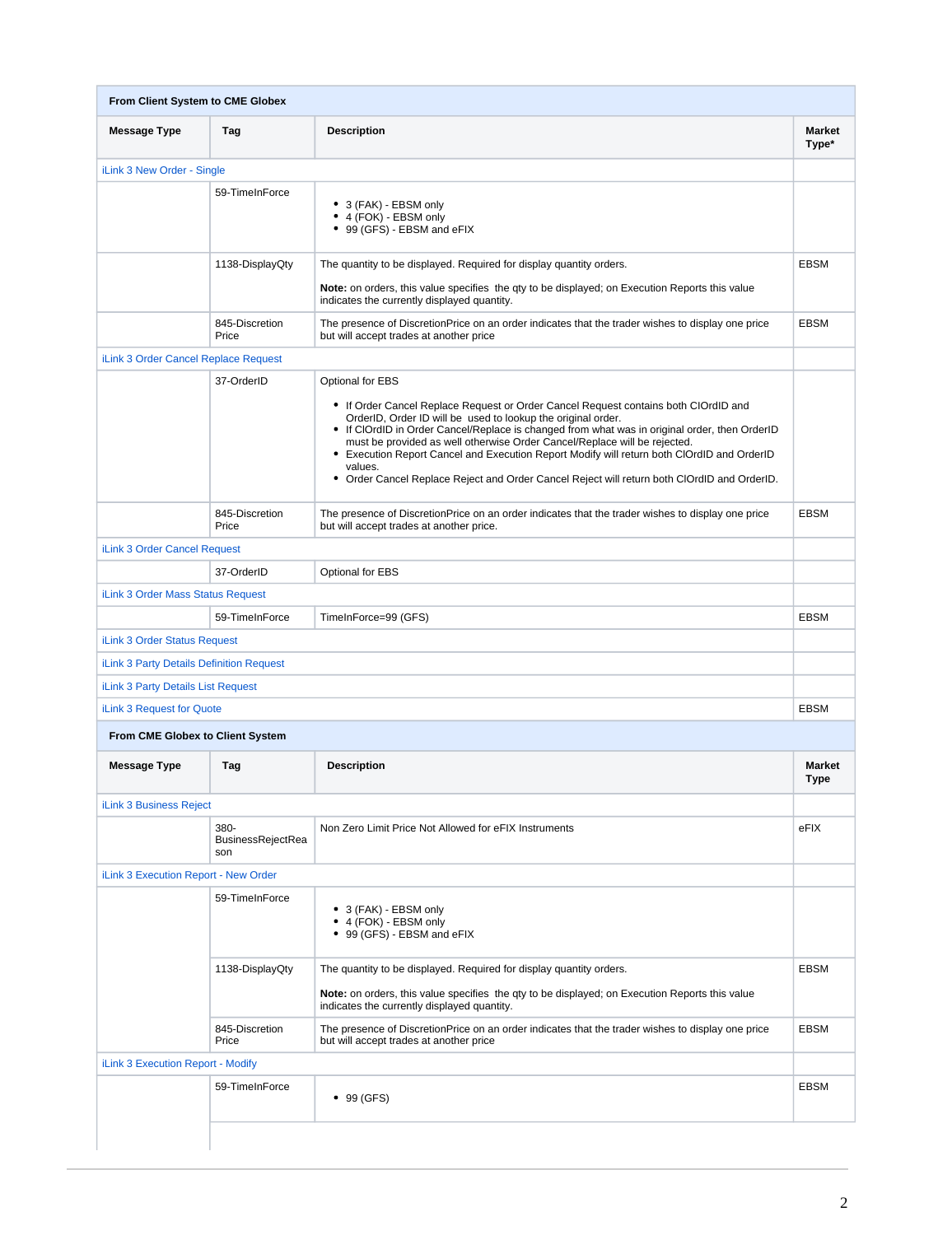|                                           | 1138-DisplayQty                   | The quantity to be displayed. Required for display quantity orders.                                                                                                                                                                | <b>EBSM</b> |
|-------------------------------------------|-----------------------------------|------------------------------------------------------------------------------------------------------------------------------------------------------------------------------------------------------------------------------------|-------------|
|                                           |                                   | <b>Note:</b> on orders, this value specifies the gty to be displayed; on Execution Reports this value<br>indicates the currently displayed quantity.                                                                               |             |
|                                           | 845-Discretion<br>Price           | The presence of DiscretionPrice on an order indicates that the trader wishes to display one price<br>but will accept trades at another price                                                                                       | <b>EBSM</b> |
| iLink 3 Execution Report - Cancel         |                                   |                                                                                                                                                                                                                                    |             |
|                                           | 59-TimeInForce                    | • 3 (FAK) - EBSM only<br>• 4 (FOK) - EBSM only<br>• 99 (GFS) - EBSM and eFIX                                                                                                                                                       |             |
|                                           | 1138-DisplayQty                   | The quantity to be displayed. Required for display quantity orders.                                                                                                                                                                | <b>EBSM</b> |
|                                           |                                   | Note: on orders, this value specifies the gty to be displayed; on Execution Reports this value<br>indicates the currently displayed quantity.                                                                                      |             |
|                                           | 845-Discretion<br>Price           | The presence of DiscretionPrice on an order indicates that the trader wishes to display one price<br>but will accept trades at another price                                                                                       | <b>EBSM</b> |
| <b>iLink 3 Execution Report - Status</b>  |                                   |                                                                                                                                                                                                                                    |             |
|                                           | 39-OrdStatus                      | • OrdStatus=6 (Pending Cancel)<br>• OrdStatus=E (Pending Replace)                                                                                                                                                                  |             |
|                                           | 59-TimeInForce                    | • 3 (FAK) - EBSM only<br>• 4 (FOK) - EBSM only                                                                                                                                                                                     |             |
|                                           | 1138-DisplayQty                   | The quantity to be displayed. Required for display quantity orders.<br>Note: on orders, this value specifies the qty to be displayed; on Execution Reports this value<br>indicates the currently displayed quantity.               | <b>EBSM</b> |
|                                           | 845-Discretion<br>Price           | The presence of DiscretionPrice on an order indicates that the trader wishes to display one price<br>but will accept trades at another price                                                                                       | <b>EBSM</b> |
| iLink 3 Execution Report - Trade Outright |                                   |                                                                                                                                                                                                                                    |             |
|                                           | 59-TimeInForce                    | • 3 (FAK) - EBSM only<br>• 4 (FOK) - EBSM only<br>• 99 (GFS) - EBSM and eFIX                                                                                                                                                       |             |
|                                           | 845-DiscretionPrice               | The presence of DiscretionPrice on an order indicates that the trader wishes to display one price<br>but will accept trades at another price                                                                                       | <b>EBSM</b> |
|                                           | 828-TradeType                     | 1000=fixing<br>Represents a trade at fixing price                                                                                                                                                                                  | eFIX        |
|                                           | 378-<br>ExecRestatementR<br>eason | 8=Exchange<br>Will be present when trade at fixing is assigned fixing price                                                                                                                                                        | eFIX        |
|                                           | 64-SettlementDate                 | Specific date of trade settlement                                                                                                                                                                                                  |             |
|                                           | 541-MaturityDate                  | Date of maturity                                                                                                                                                                                                                   |             |
|                                           | 1056-<br>CalculatedCcyLast<br>Qty | Total amount traded (in notional) in counter currency for the Spot                                                                                                                                                                 |             |
|                                           | $381 -$<br>GrossTradeAmt          | Total amount traded (in notional) in base currency for the Spot                                                                                                                                                                    |             |
|                                           | 1802-<br>OrderEventText           | Contained in tag 1795 repeating group.<br>Will be populated with the Settlement Counterparty Public ID for EBS Market.                                                                                                             | <b>EBSM</b> |
|                                           | 1622-FillYieldType                | 22 (Institutional Prioritization)                                                                                                                                                                                                  | eFIX        |
|                                           |                                   | • 23 (Price Discretion)                                                                                                                                                                                                            | <b>EBSM</b> |
|                                           | 6262-<br><b>BenchmarkPrice</b>    | The price assigned to an eFIX matched trade which is determined by an automated set market mid-<br>price from a third party market data feed. The Fixing Price will be distributed as soon as practicable<br>after the Fixing Time | eFIX        |
|                                           |                                   |                                                                                                                                                                                                                                    |             |